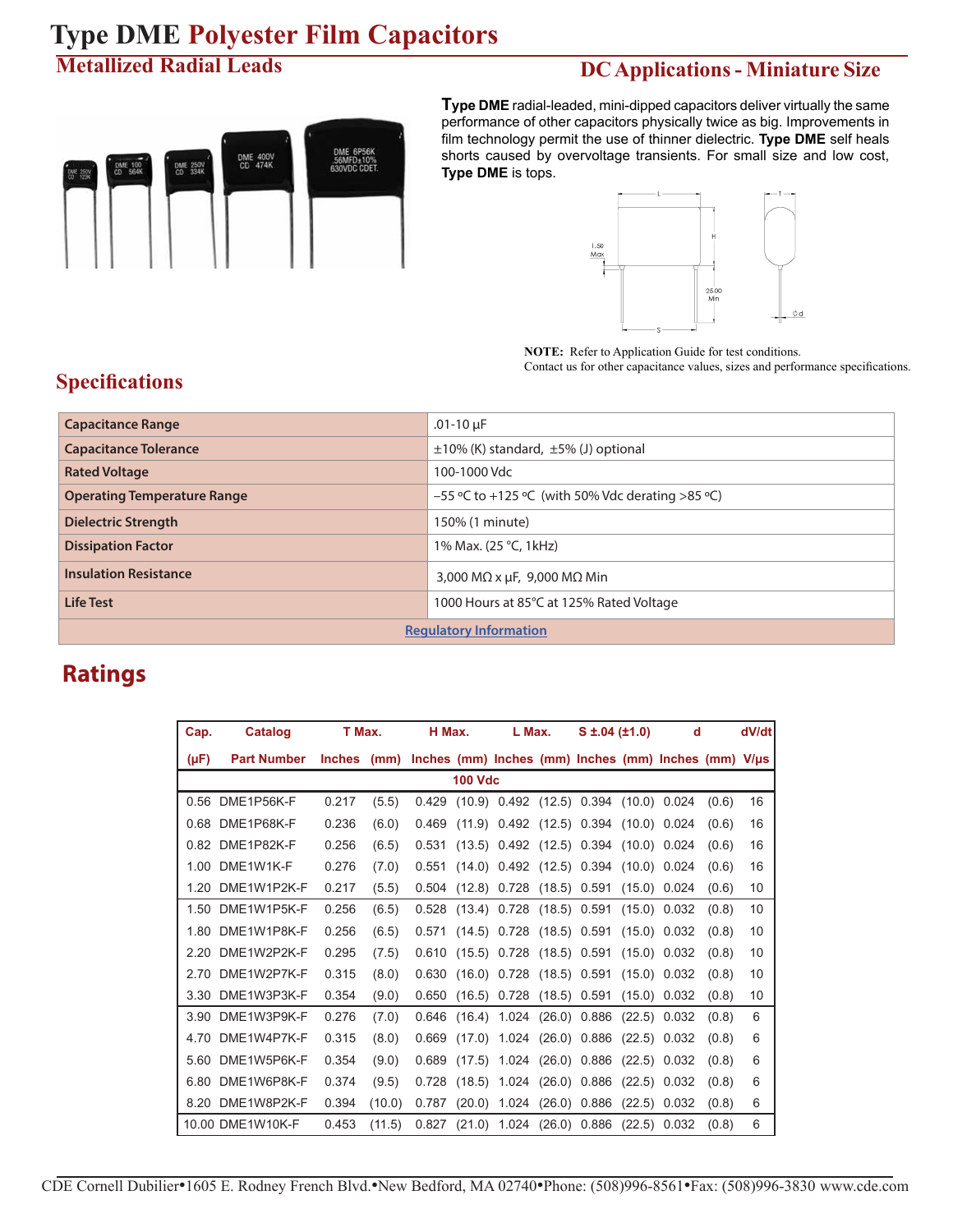| Cap. | Catalog                                                                     | T Max. |        | H Max. |                | L Max. | $S \pm 0.04 (\pm 1.0)$ |        | d                                                                |       | dV/dt          |
|------|-----------------------------------------------------------------------------|--------|--------|--------|----------------|--------|------------------------|--------|------------------------------------------------------------------|-------|----------------|
|      | (µF) Part Number                                                            |        |        |        |                |        |                        |        | Inches (mm) Inches (mm) Inches (mm) Inches (mm) Inches (mm) V/µs |       |                |
|      |                                                                             |        |        |        | <b>250 Vdc</b> |        |                        |        |                                                                  |       |                |
|      | 0.010 DME2S1K-F                                                             | 0.177  | (4.5)  | 0.295  | (7.5)          |        | 0.406 (10.3) 0.295     | (7.5)  | 0.024                                                            | (0.6) | 31             |
|      | 0.012 DME2S12K-F                                                            | 0.177  | (4.5)  | 0.295  | (7.5)          |        | 0.406 (10.3) 0.295     | (7.5)  | 0.024                                                            | (0.6) | 31             |
|      | 0.015 DME2S15K-F                                                            | 0.177  | (4.5)  | 0.295  | (7.5)          |        | 0.406 (10.3) 0.295     | (7.5)  | 0.024                                                            | (0.6) | 31             |
|      | 0.018 DME2S18K-F                                                            | 0.177  | (4.5)  | 0.295  | (7.5)          |        | $0.406$ (10.3) 0.295   | (7.5)  | 0.024                                                            | (0.6) | 31             |
|      | 0.022 DME2S22K-F                                                            | 0.177  | (4.5)  | 0.295  | (7.5)          |        | $0.406$ (10.3) 0.295   | (7.5)  | 0.024                                                            | (0.6) | 31             |
|      | 0.027 DME2S27K-F                                                            | 0.177  | (4.5)  | 0.295  | (7.5)          |        | 0.406 (10.3) 0.295     | (7.5)  | 0.024                                                            | (0.6) | 31             |
|      | 0.033 DME2S33K-F                                                            | 0.177  | (4.5)  | 0.295  | (7.5)          |        | 0.406 (10.3) 0.295     | (7.5)  | 0.024                                                            | (0.6) | 31             |
|      | 0.039 DME2S39K-F                                                            | 0.177  | (4.5)  | 0.295  | (7.5)          |        | 0.406 (10.3) 0.295     | (7.5)  | 0.024                                                            | (0.6) | 31             |
|      | 0.047 DME2S47K-F                                                            | 0.177  | (4.5)  | 0.295  | (7.5)          |        | $0.406$ (10.3) 0.295   | (7.5)  | 0.024                                                            | (0.6) | 31             |
|      | 0.056 DME2S56K-F                                                            | 0.189  | (4.8)  | 0.311  | (7.9)          | 0.406  | $(10.3)$ 0.295         | (7.5)  | 0.024                                                            | (0.6) | 31             |
|      | 0.068 DME2S68K-F                                                            | 0.189  | (4.8)  | 0.311  | (7.9)          | 0.406  | $(10.3)$ 0.295         | (7.5)  | 0.024                                                            | (0.6) | 31             |
|      | 0.082 DME2S82K-F                                                            | 0.197  | (5.0)  | 0.315  | (8.0)          |        | $0.406$ (10.3) 0.295   | (7.5)  | 0.024                                                            | (0.6) | 31             |
|      | 0.100 DME2P1K-F                                                             | 0.228  | (5.8)  | 0.346  | (8.8)          |        | 0.406 (10.3) 0.295     | (7.5)  | 0.024                                                            | (0.6) | 31             |
|      | 0.120 DME2P12K-F                                                            | 0.236  | (6.0)  | 0.354  | (9.0)          |        | 0.406 (10.3) 0.295     | (7.5)  | 0.024                                                            | (0.6) | 31             |
|      | 0.150 DME2P15K-F                                                            | 0.236  | (6.0)  | 0.425  | (10.8)         |        | 0.406 (10.3) 0.295     | (7.5)  | 0.024                                                            | (0.6) | 31             |
|      | 0.180 DME2P18K-F                                                            | 0.197  | (5.0)  | 0.413  | (10.5)         |        | $0.492$ (12.5) 0.394   | (10.0) | 0.024                                                            | (0.6) | 20             |
|      | 0.220 DME2P22K-F                                                            | 0.236  | (6.0)  | 0.413  | (10.5)         |        | 0.492 (12.5) 0.394     | (10.0) | 0.024                                                            | (0.6) | 20             |
|      | 0.270 DME2P27K-F                                                            | 0.236  | (6.0)  | 0.453  | (11.5)         |        | $0.492$ (12.5) 0.394   | (10.0) | 0.024                                                            | (0.6) | 20             |
|      | 0.330 DME2P33K-F                                                            | 0.276  | (7.0)  | 0.472  | (12.0)         |        | 0.492 (12.5) 0.394     | (10.0) | 0.024                                                            | (0.6) | 20             |
|      | 0.390 DME2P39K-F                                                            | 0.193  | (4.9)  | 0.472  | (12.0)         |        | 0.728 (18.5) 0.591     | (15.0) | 0.024                                                            | (0.6) | 12             |
|      | 0.470 DME2P47K-F                                                            | 0.236  | (6.0)  | 0.492  | (12.5)         |        | $0.728$ (18.5) 0.591   | (15.0) | 0.024                                                            | (0.6) | 12             |
|      | 0.560 DME2P56K-F                                                            | 0.236  | (6.0)  | 0.512  | (13.0)         |        | 0.728 (18.5) 0.591     | (15.0) | 0.024                                                            | (0.6) | 12             |
|      | 0.680 DME2P68K-F                                                            | 0.256  | (6.5)  | 0.531  | (13.5)         |        | $0.728$ (18.5) 0.591   | (15.0) | 0.032                                                            | (0.8) | 12             |
|      | 0.820 DME2P82K-F                                                            | 0.276  | (7.0)  | 0.590  | (15.0)         |        | $0.728$ (18.5) 0.591   | (15.0) | 0.032                                                            | (0.8) | 12             |
|      | 1.000 DME2W1K-F                                                             | 0.315  | (8.0)  | 0.610  | (15.5)         |        | $0.728$ (18.5) 0.591   | (15.0) | 0.032                                                            | (0.8) | 12             |
|      | 1.200 DME2W1P2K-F                                                           | 0.315  | (8.0)  | 0.626  | (15.9)         |        | 0.728 (18.5) 0.591     | (15.0) | 0.032                                                            | (0.8) | 12             |
|      | 1.500 DME2W1P5K-F                                                           | 0.374  | (9.5)  | 0.689  | (17.5)         |        | 0.728 (18.5) 0.591     | (15.0) | 0.032                                                            | (0.8) | 12             |
|      | 1.800 DME2W1P8K-F                                                           | 0.295  | (7.5)  | 0.610  | (15.5)         |        | 1.024 (26.0) 0.886     | (22.5) | 0.032                                                            | (0.8) | 7              |
|      | 2.200 DME2W2P2K-F                                                           | 0.354  | (9.0)  | 0.669  | (17.0)         |        | 1.024 (26.0) 0.886     |        | $(22.5)$ 0.032                                                   | (0.8) | 7              |
|      | 2.700 DME2W2P7K-F 0.394 (10.0) 0.689 (17.5) 1.024 (26.0) 0.886 (22.5) 0.032 |        |        |        |                |        |                        |        |                                                                  | (0.8) | $\overline{7}$ |
|      | 3.300 DME2W3P3K-F                                                           | 0.413  | (10.5) | 0.748  | (19.0)         | 1.024  | $(26.0)$ 0.886         | (22.5) | 0.032                                                            | (0.8) | 7              |
|      | 3.900 DME2W3P9K-F                                                           | 0.443  | (11.2) | 0.807  | (20.5)         |        | 1.024 (26.0) 0.886     | (22.5) | 0.032                                                            | (0.8) | 7              |
|      | 4.700 DME2W4P7K-F                                                           | 0.492  | (12.5) | 0.886  | (22.5)         |        | 1.024 (26.0) 0.886     | (22.5) | 0.032                                                            | (0.8) | 7              |
|      | 5.600 DME2W5P6K-F                                                           | 0.492  | (12.5) | 0.846  | (21.5)         |        | 1.220 (31.0) 1.083     | (27.5) | 0.032                                                            | (0.8) | 6              |
|      | 6.800 DME2W6P8K-F                                                           | 0.531  | (13.5) | 0.886  | (22.5)         |        | 1.220 (31.0) 1.083     | (27.5) | 0.032                                                            | (0.8) | 6              |
|      | 8.200 DME2W8P2K-F                                                           | 0.590  | (15.0) | 0.945  | (24.0)         |        | 1.220 (31.0) 1.083     | (27.5) | 0.032                                                            | (0.8) | 6              |
|      | 10.000 DME2W10K-F                                                           | 0.630  | (16.0) | 1.024  | (26.0)         |        | 1.220 (31.0) 1.083     | (27.5) | 0.032                                                            | (0.8) | 6              |
|      |                                                                             |        |        |        | <b>400 Vdc</b> |        |                        |        |                                                                  |       |                |
|      | 0.010 DME4S1K-F                                                             | 0.169  | (4.3)  | 0.291  | (7.4)          |        | 0.406 (10.3) 0.295     | (7.5)  | 0.024                                                            | (0.6) | 46             |
|      | 0.012 DME4S12K-F                                                            | 0.173  | (4.4)  | 0.295  | (7.5)          |        | 0.406 (10.3) 0.295     | (7.5)  | 0.024                                                            | (0.6) | 46             |
|      | 0.015 DME4S15K-F                                                            | 0.173  | (4.4)  | 0.295  | (7.5)          |        | 0.406 (10.3) 0.295     | (7.5)  | 0.024                                                            | (0.6) | 46             |
|      | 0.018 DME4S18K-F                                                            | 0.173  | (4.4)  | 0.295  | (7.5)          |        | 0.406 (10.3) 0.295     | (7.5)  | 0.024                                                            | (0.6) | 46             |
|      | 0.022 DME4S22K-F                                                            | 0.189  | (4.8)  | 0.311  | (7.9)          |        | 0.406 (10.3) 0.295     | (7.5)  | 0.024                                                            | (0.6) | 46             |
|      | 0.027 DME4S27K-F                                                            | 0.217  | (5.5)  | 0.315  | (8.0)          |        | 0.406 (10.3) 0.295     | (7.5)  | 0.024                                                            | (0.6) | 46             |
|      | 0.033 DME4S33K-F                                                            | 0.236  | (6.0)  | 0.354  | (9.0)          |        | 0.406 (10.3) 0.295     | (7.5)  | 0.024                                                            | (0.6) | 46             |
|      | 0.039 DME4S39K-F                                                            | 0.193  | (4.9)  | 0.315  | (8.0)          |        | $0.492$ (12.5) 0.394   | (10.0) | 0.024                                                            | (0.6) | 30             |
|      | 0.047 DME4S47K-F                                                            | 0.217  | (5.5)  | 0.335  | (8.5)          |        | 0.492 (12.5) 0.394     | (10.0) | 0.024                                                            | (0.6) | 30             |
|      | 0.056 DME4S56K-F                                                            | 0.217  | (5.5)  | 0.394  | (10.0)         |        | 0.492 (12.5) 0.394     | (10.0) | 0.024                                                            | (0.6) | 30             |

CDE Cornell Dubilier•1605 E. Rodney French Blvd.•New Bedford, MA 02740•Phone: (508)996-8561•Fax: (508)996-3830 www.cde.com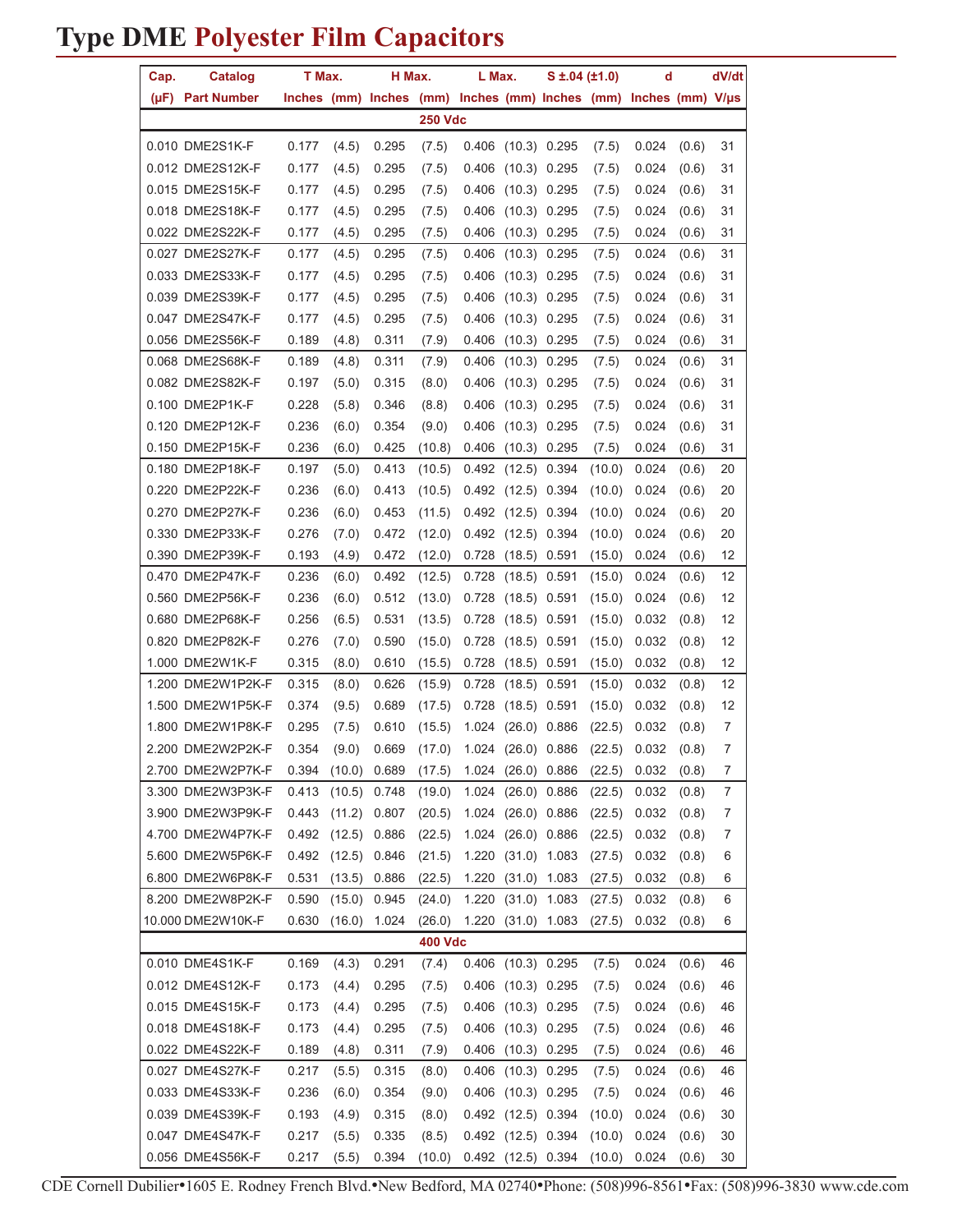|                | Cap. Catalog            | T Max. |        | H Max.                                                             |                | L Max.                                       |                      | $S \pm 0.04$ (±1.0) |        | d     |       | dV/dt |
|----------------|-------------------------|--------|--------|--------------------------------------------------------------------|----------------|----------------------------------------------|----------------------|---------------------|--------|-------|-------|-------|
|                | (µF) Part Number        | Inches | (mm)   | Inches $(mm)$ Inches $(mm)$ Inches $(mm)$ Inches $(mm)$ V/ $\mu$ s |                |                                              |                      |                     |        |       |       |       |
|                |                         |        |        |                                                                    | <b>400 Vdc</b> |                                              |                      |                     |        |       |       |       |
|                | 0.068 DME4S68K-F        | 0.236  | (6.0)  | 0.413                                                              | (10.5)         |                                              | $0.492$ (12.5) 0.394 |                     | (10.0) | 0.024 | (0.6) | 30    |
|                | 0.082 DME4S82K-F        | 0.248  | (6.3)  | 0.433                                                              | (11.0)         |                                              | $0.492$ (12.5) 0.394 |                     | (10.0) | 0.024 | (0.6) | 30    |
|                | 0.100 DME4P1K-F         | 0.256  | (6.5)  | 0.472                                                              | (12.0)         |                                              | $0.492$ (12.5) 0.394 |                     | (10.0) | 0.024 | (0.6) | 30    |
|                | 0.120 DME4P12K-F        | 0.217  | (5.5)  | 0.394                                                              | (10.0)         | 0.728                                        |                      | $(18.5)$ 0.591      | (15.0) | 0.024 | (0.6) | 17    |
|                | 0.150 DME4P15K-F        | 0.217  | (5.5)  | 0.488                                                              | (12.4)         | 0.728                                        |                      | $(18.5)$ 0.591      | (15.0) | 0.024 | (0.6) | 17    |
|                | 0.180 DME4P18K-F        | 0.217  | (5.5)  | 0.492                                                              | (12.5)         | 0.728                                        |                      | $(18.5)$ 0.591      | (15.0) | 0.024 | (0.6) | 17    |
|                | 0.220 DME4P22K-F        | 0.256  | (6.5)  | 0.512                                                              | (13.0)         | 0.728                                        |                      | $(18.5)$ 0.591      | (15.0) | 0.024 | (0.6) | 17    |
|                | 0.270 DME4P27K-F        | 0.256  | (6.5)  | 0.563                                                              | (14.3)         | 0.728                                        |                      | $(18.5)$ 0.591      | (15.0) | 0.032 | (0.8) | 17    |
|                | 0.330 DME4P33K-F        | 0.295  | (7.5)  | 0.587                                                              | (14.9)         | 0.728                                        |                      | $(18.5)$ 0.591      | (15.0) | 0.032 | (0.8) | 17    |
|                | 0.390 DME4P39K-F        | 0.295  | (7.5)  | 0.606                                                              | (15.4)         | 0.728                                        |                      | $(18.5)$ 0.591      | (15.0) | 0.032 | (0.8) | 17    |
|                | 0.470 DME4P47K-F        | 0.327  | (8.3)  | 0.669                                                              | (17.0)         | 0.728                                        |                      | $(18.5)$ 0.591      | (15.0) | 0.032 | (0.8) | 17    |
|                | 0.560 DME4P56K-F        | 0.276  | (7.0)  | 0.630                                                              | (16.0)         | 1.024                                        |                      | $(26.0)$ 0.886      | (22.5) | 0.032 | (0.8) | 11    |
|                | 0.680 DME4P68K-F        | 0.295  | (7.5)  | 0.650                                                              | (16.5)         | 1.024                                        | $(26.0)$ 0.886       |                     | (22.5) | 0.032 | (0.8) | 11    |
|                | 0.820 DME4P82K-F        | 0.315  | (8.0)  | 0.689                                                              | (17.5)         | 1.024                                        |                      | $(26.0)$ 0.886      | (22.5) | 0.032 | (0.8) | 11    |
|                | 1.000 DME4W1K-F         | 0.335  | (8.5)  | 0.728                                                              | (18.5)         | 1.024                                        |                      | $(26.0)$ 0.886      | (22.5) | 0.032 | (0.8) | 11    |
|                | 1.200 DME4W1P2K-F 0.374 |        | (9.5)  | 0.744                                                              | (18.9)         | 1.024                                        |                      | $(26.0)$ 0.886      | (22.5) | 0.032 | (0.8) | 11    |
|                | 1.500 DME4W1P5K-F       | 0.374  | (9.5)  | 0.748                                                              | (19.0)         | 1.220                                        | $(31.0)$ 1.083       |                     | (27.5) | 0.032 | (0.8) | 9     |
|                | 1.800 DME4W1P8K-F       | 0.433  | (11.0) | 0.807                                                              | (20.5)         | 1.220                                        |                      | $(31.0)$ 1.083      | (27.5) | 0.032 | (0.8) | 9     |
|                | 2.200 DME4W2P2K-F 0.453 |        | (11.5) | 0.866                                                              | (22.0)         |                                              |                      | 1.220 (31.0) 1.083  | (27.5) | 0.032 | (0.8) | 9     |
| <b>630 Vdc</b> |                         |        |        |                                                                    |                |                                              |                      |                     |        |       |       |       |
|                | 0.010 DME6S1K-F         | 0.197  | (5.0)  | 0.315                                                              | (8.0)          |                                              | $0.492$ (12.5) 0.394 |                     | (10.0) | 0.024 | (0.6) | 66    |
|                | 0.012 DME6S12K-F        | 0.197  | (5.0)  | 0.315                                                              | (8.0)          |                                              | $0.492$ (12.5) 0.394 |                     | (10.0) | 0.024 | (0.6) | 66    |
|                | 0.015 DME6S15K-F        | 0.217  | (5.5)  | 0.335                                                              | (8.5)          |                                              | $0.492$ (12.5) 0.394 |                     | (10.0) | 0.024 | (0.6) | 66    |
|                | 0.018 DME6S18K-F        | 0.217  | (5.5)  | 0.394                                                              | (10.0)         | 0.492                                        | $(12.5)$ 0.394       |                     | (10.0) | 0.024 | (0.6) | 66    |
|                | 0.022 DME6S22K-F        | 0.217  | (5.5)  | 0.413                                                              | (10.5)         | 0.492                                        | $(12.5)$ 0.394       |                     | (10.0) | 0.024 | (0.6) | 66    |
|                | 0.027 DME6S27K-F        | 0.217  | (5.5)  | 0.429                                                              | (10.9)         | 0.492                                        | $(12.5)$ 0.394       |                     | (10.0) | 0.024 | (0.6) | 66    |
|                | 0.033 DME6S33K-F        | 0.256  | (6.5)  | 0.469                                                              | (11.9)         | 0.492                                        | $(12.5)$ 0.394       |                     | (10.0) | 0.024 | (0.6) | 66    |
|                | 0.039 DME6S39K-F        | 0.236  | (6.0)  | 0.528                                                              | (13.4)         | 0.492                                        | $(12.5)$ 0.394       |                     | (10.0) | 0.024 | (0.6) | 66    |
|                | 0.047 DME6S47K-F        | 0.276  | (7.0)  | 0.531                                                              |                | $(13.5)$ 0.492 $(12.5)$ 0.394 $(10.0)$ 0.024 |                      |                     |        |       | (0.6) | 66    |
|                | 0.056 DME6S56K-F        | 0.236  | (6.0)  | 0.413                                                              |                | $(10.5)$ 0.728 $(18.5)$ 0.591 $(15.0)$       |                      |                     |        | 0.024 | (0.6) | 33    |
|                | 0.068 DME6S68K-F        | 0.236  | (6.0)  | 0.453                                                              | (11.5)         | 0.728                                        |                      | $(18.5)$ 0.591      | (15.0) | 0.024 | (0.6) | 33    |
|                | 0.082 DME6S82K-F        | 0.276  | (7.0)  | 0.472                                                              | (12.0)         | 0.728                                        | $(18.5)$ 0.591       |                     | (15.0) | 0.024 | (0.6) | 33    |
|                | 0.100 DME6P1K-F         | 0.256  | (6.5)  | 0.551                                                              | (14.0)         | 0.728                                        |                      | $(18.5)$ 0.591      | (15.0) | 0.024 | (0.6) | 33    |
|                | 0.120 DME6P12K-F        | 0.256  | (6.5)  | 0.571                                                              | (14.5)         | 0.728                                        |                      | $(18.5)$ 0.591      | (15.0) | 0.032 | (0.8) | 33    |
|                | 0.150 DME6P15K-F        | 0.315  | (8.0)  | 0.630                                                              | (16.0)         | 0.728                                        |                      | $(18.5)$ 0.591      | (15.0) | 0.032 | (0.8) | 33    |
|                | 0.180 DME6P18K-F        | 0.315  | (8.0)  | 0.630                                                              | (16.0)         |                                              | 0.728 (18.5) 0.591   |                     | (15.0) | 0.032 | (0.8) | 33    |
|                | 0.220 DME6P22K-F        | 0.374  | (9.5)  | 0.669                                                              | (17.0)         | 0.728                                        | $(18.5)$ 0.591       |                     | (15.0) | 0.032 | (0.8) | 33    |
|                | 0.270 DME6P27K-F        | 0.276  | (7.0)  | 0.650                                                              | (16.5)         | 1.024                                        |                      | $(26.0)$ 0.886      | (22.5) | 0.032 | (0.8) | 19    |
|                | 0.330 DME6P33K-F        | 0.315  | (8.0)  | 0.689                                                              | (17.5)         | 1.024                                        |                      | $(26.0)$ 0.886      | (22.5) | 0.032 | (0.8) | 19    |
|                | 0.390 DME6P39K-F        | 0.335  | (8.5)  | 0.705                                                              | (17.9)         | 1.024                                        |                      | $(26.0)$ 0.886      | (22.5) | 0.032 | (0.8) | 19    |
|                | 0.470 DME6P47K-F        | 0.394  | (10.0) | 0.728                                                              | (18.5)         | 1.024                                        |                      | $(26.0)$ 0.886      | (22.5) | 0.032 | (0.8) | 19    |
|                | 0.560 DME6P56K-F        | 0.413  | (10.5) | 0.787                                                              | (20.0)         |                                              |                      | 1.024 (26.0) 0.886  | (22.5) | 0.032 | (0.8) | 19    |
|                | 0.680 DME6P68K-F        | 0.472  | (12.0) | 0.827                                                              | (21.0)         |                                              | 1.024 (26.0) 0.886   |                     | (22.5) | 0.032 | (0.8) | 19    |
|                | 0.820 DME6P82K-F        | 0.453  | (11.5) | 0.807                                                              | (20.5)         | 1.220                                        | $(31.0)$ 1.083       |                     | (27.5) | 0.032 | (0.8) | 15    |
|                | 1.000 DME6W1K-F         | 0.512  | (13.0) | 0.866                                                              | (22.0)         | 1.220                                        |                      | $(31.0)$ 1.083      | (27.5) | 0.032 | (0.8) | 15    |
|                | 1.200 DME6W1P2K-F       | 0.531  | (13.5) | 0.906                                                              | (23.0)         | 1.220                                        |                      | $(31.0)$ 1.083      | (27.5) | 0.032 | (0.8) | 15    |
|                | 1.500 DME6W1P5K-F 0.630 |        | (16.0) | 0.985                                                              | (25.0)         | 1.220                                        | $(31.0)$ 1.083       |                     | (27.5) | 0.032 | (0.8) | 15    |
|                | 1.800 DME6W1P8K-F 0.669 |        | (17.0) | 1.063                                                              | (27.0)         |                                              |                      | 1.220 (31.0) 1.083  | (27.5) | 0.032 | (0.8) | 15    |

CDE Cornell Dubilier•1605 E. Rodney French Blvd.•New Bedford, MA 02740•Phone: (508)996-8561•Fax: (508)996-3830 www.cde.com